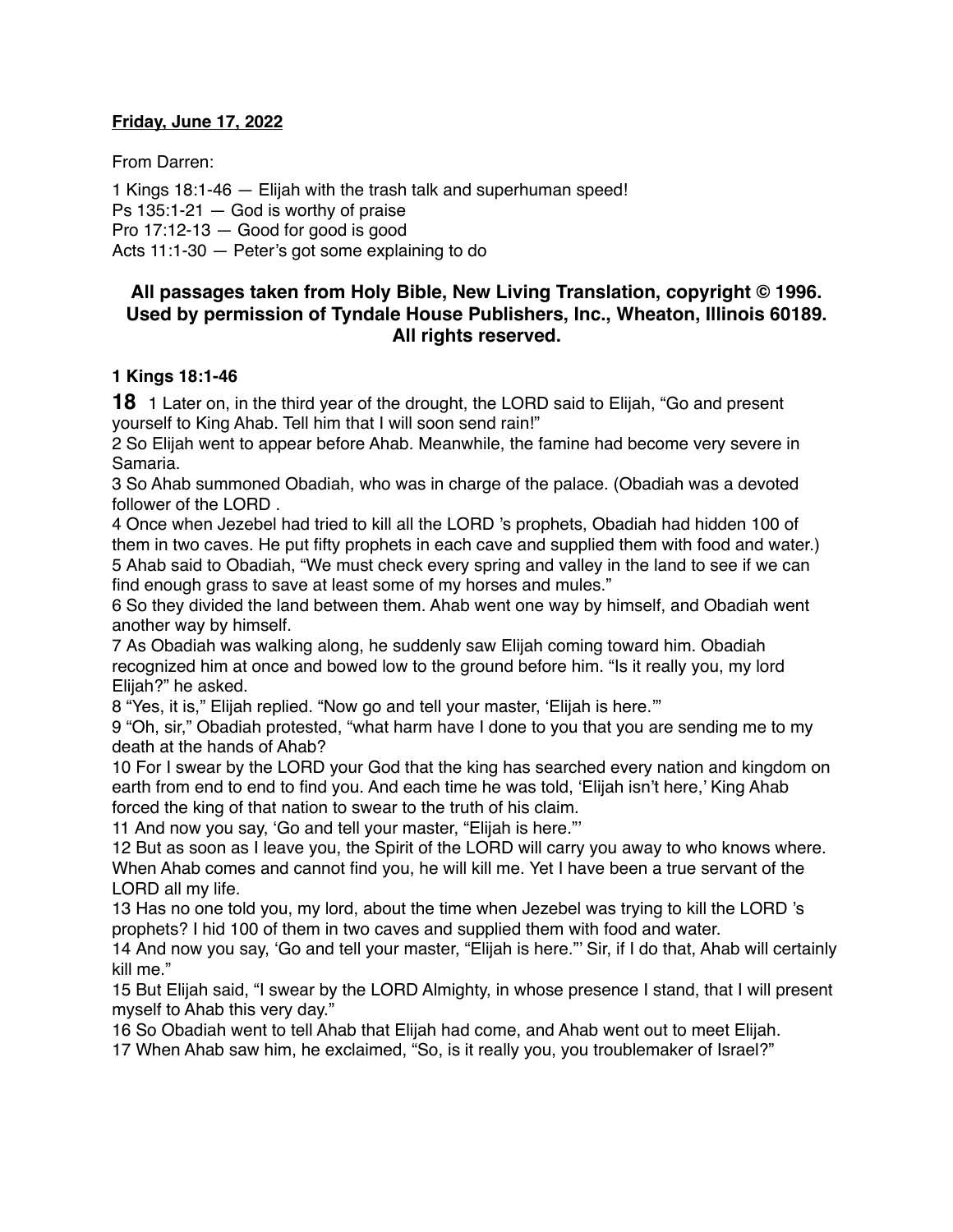18 "I have made no trouble for Israel," Elijah replied. "You and your family are the troublemakers, for you have refused to obey the commands of the LORD and have worshiped the images of Baal instead.

19 Now summon all Israel to join me at Mount Carmel, along with the 450 prophets of Baal and the 400 prophets of Asherah who are supported by Jezebel. "

20 So Ahab summoned all the people of Israel and the prophets to Mount Carmel.

21 Then Elijah stood in front of them and said, "How much longer will you waver, hobbling between two opinions? If the LORD is God, follow him! But if Baal is God, then follow him!" But the people were completely silent.

22 Then Elijah said to them, "I am the only prophet of the LORD who is left, but Baal has 450 prophets.

23 Now bring two bulls. The prophets of Baal may choose whichever one they wish and cut it into pieces and lay it on the wood of their altar, but without setting fire to it. I will prepare the other bull and lay it on the wood on the altar, but not set fire to it.

24 Then call on the name of your god, and I will call on the name of the LORD . The god who answers by setting fire to the wood is the true God!" And all the people agreed.

25 Then Elijah said to the prophets of Baal, "You go first, for there are many of you. Choose one of the bulls, and prepare it and call on the name of your god. But do not set fire to the wood."

26 So they prepared one of the bulls and placed it on the altar. Then they called on the name of Baal from morning until noontime, shouting, "O Baal, answer us!" But there was no reply of any kind. Then they danced, hobbling around the altar they had made.

27 About noontime Elijah began mocking them. "You'll have to shout louder," he scoffed, "for surely he is a god! Perhaps he is daydreaming, or is relieving himself. Or maybe he is away on a trip, or is asleep and needs to be wakened!"

28 So they shouted louder, and following their normal custom, they cut themselves with knives and swords until the blood gushed out.

29 They raved all afternoon until the time of the evening sacrifice, but still there was no sound, no reply, no response.

30 Then Elijah called to the people, "Come over here!" They all crowded around him as he repaired the altar of the LORD that had been torn down.

31 He took twelve stones, one to represent each of the tribes of Israel,

32 and he used the stones to rebuild the altar in the name of the LORD . Then he dug a trench around the altar large enough to hold about three gallons.

33 He piled wood on the altar, cut the bull into pieces, and laid the pieces on the wood. Then he said, "Fill four large jars with water, and pour the water over the offering and the wood."

34 After they had done this, he said, "Do the same thing again!" And when they were finished, he said, "Now do it a third time!" So they did as he said,

35 and the water ran around the altar and even filled the trench.

36 At the usual time for offering the evening sacrifice, Elijah the prophet walked up to the altar and prayed, "O LORD, God of Abraham, Isaac, and Jacob, prove today that you are God in Israel and that I am your servant. Prove that I have done all this at your command.

37 O LORD, answer me! Answer me so these people will know that you, O LORD, are God and that you have brought them back to yourself."

38 Immediately the fire of the LORD flashed down from heaven and burned up the young bull, the wood, the stones, and the dust. It even licked up all the water in the trench!

39 And when all the people saw it, they fell face down on the ground and cried out, "The LORD —he is God! Yes, the LORD is God!"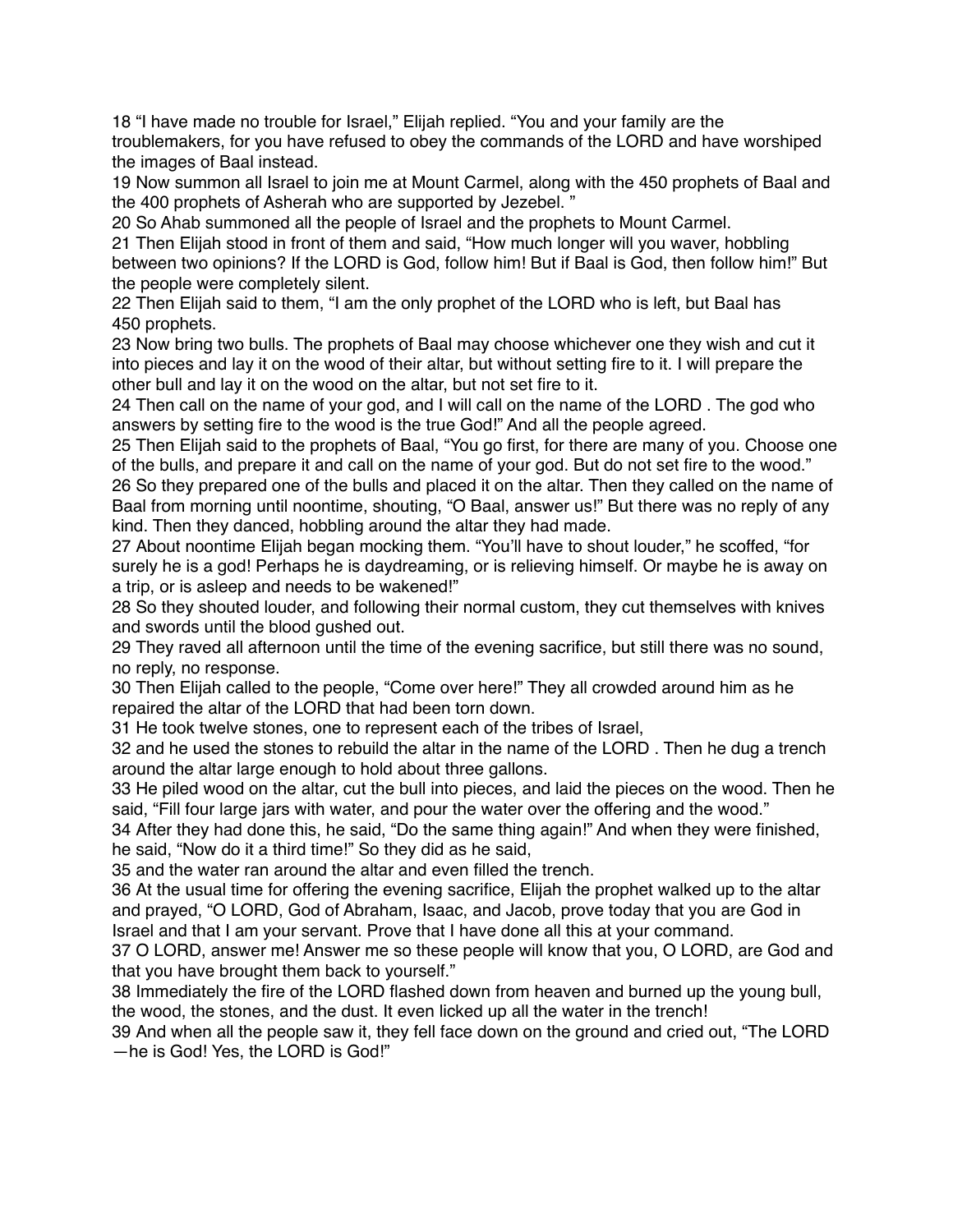Then Elijah commanded, "Seize all the prophets of Baal. Don't let a single one escape!" So the people seized them all, and Elijah took them down to the Kishon Valley and killed them there.

 Then Elijah said to Ahab, "Go get something to eat and drink, for I hear a mighty rainstorm coming!"

 So Ahab went to eat and drink. But Elijah climbed to the top of Mount Carmel and bowed low to the ground and prayed with his face between his knees.

 Then he said to his servant, "Go and look out toward the sea." The servant went and looked, then returned to Elijah and said, "I didn't see anything." Seven times Elijah told him to go and look.

 Finally the seventh time, his servant told him, "I saw a little cloud about the size of a man's hand rising from the sea." Then Elijah shouted, "Hurry to Ahab and tell him, 'Climb into your chariot and go back home. If you don't hurry, the rain will stop you!'"

 And soon the sky was black with clouds. A heavy wind brought a terrific rainstorm, and Ahab left quickly for Jezreel.

 Then the LORD gave special strength to Elijah. He tucked his cloak into his belt and ran ahead of Ahab's chariot all the way to the entrance of Jezreel.

# **Psalm 135:1-21**

1 Praise the LORD ! Praise the name of the LORD ! Praise him, you who serve the LORD,

you who serve in the house of the LORD, in the courts of the house of our God.

Praise the LORD, for the LORD is good; celebrate his lovely name with music.

For the LORD has chosen Jacob for himself, Israel for his own special treasure.

I know the greatness of the LORD — that our Lord is greater than any other god.

 The LORD does whatever pleases him throughout all heaven and earth, and on the seas and in their depths.

 He causes the clouds to rise over the whole earth. He sends the lightning with the rain and releases the wind from his storehouses.

He destroyed the firstborn in each Egyptian home, both people and animals.

He performed miraculous signs and wonders in Egypt against Pharaoh and all his people.

He struck down great nations and slaughtered mighty kings—

Sihon king of the Amorites, Og king of Bashan, and all the kings of Canaan.

He gave their land as an inheritance, a special possession to his people Israel.

Your name, O LORD, endures forever; your fame, O LORD, is known to every generation.

For the LORD will give justice to his people and have compassion on his servants.

The idols of the nations are merely things of silver and gold, shaped by human hands.

They have mouths but cannot speak, and eyes but cannot see.

They have ears but cannot hear, and mouths but cannot breathe.

And those who make idols are just like them, as are all who trust in them.

O Israel, praise the LORD ! O priests—descendants of Aaron—praise the LORD !

O Levites, praise the LORD ! All you who fear the LORD, praise the LORD !

The LORD be praised from Zion, for he lives here in Jerusalem. Praise the LORD !

## **Proverbs 17:12-13**

12 It is safer to meet a bear robbed of her cubs than to confront a fool caught in foolishness. If you repay good with evil, evil will never leave your house.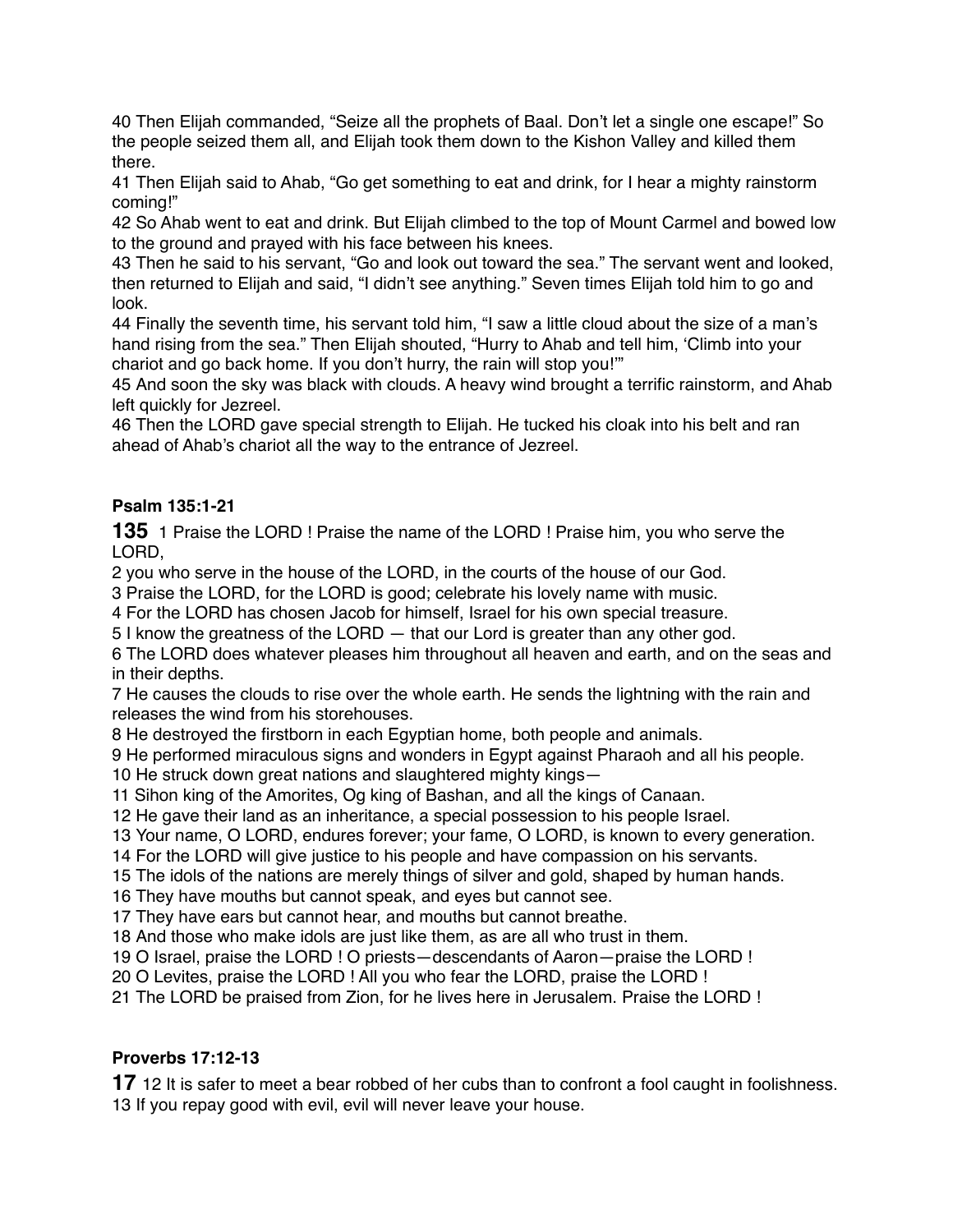## **Acts 11:1-30**

**11** 1 Soon the news reached the apostles and other believers in Judea that the Gentiles had received the word of God.

2 But when Peter arrived back in Jerusalem, the Jewish believers criticized him.

3 "You entered the home of Gentiles and even ate with them!" they said.

4 Then Peter told them exactly what had happened.

5 "I was in the town of Joppa," he said, "and while I was praying, I went into a trance and saw a vision. Something like a large sheet was let down by its four corners from the sky. And it came right down to me.

6 When I looked inside the sheet, I saw all sorts of tame and wild animals, reptiles, and birds. 7 And I heard a voice say, 'Get up, Peter; kill and eat them.'

8 "'No, Lord,' I replied. 'I have never eaten anything that our Jewish laws have declared impure or unclean. '

9 "But the voice from heaven spoke again: 'Do not call something unclean if God has made it clean.'

10 This happened three times before the sheet and all it contained was pulled back up to heaven.

11 "Just then three men who had been sent from Caesarea arrived at the house where we were staying.

12 The Holy Spirit told me to go with them and not to worry that they were Gentiles. These six brothers here accompanied me, and we soon entered the home of the man who had sent for us. 13 He told us how an angel had appeared to him in his home and had told him, 'Send

messengers to Joppa, and summon a man named Simon Peter.

14 He will tell you how you and everyone in your household can be saved!'

15 "As I began to speak," Peter continued, "the Holy Spirit fell on them, just as he fell on us at the beginning.

16 Then I thought of the Lord's words when he said, 'John baptized with water, but you will be baptized with the Holy Spirit.'

17 And since God gave these Gentiles the same gift he gave us when we believed in the Lord Jesus Christ, who was I to stand in God's way?"

18 When the others heard this, they stopped objecting and began praising God. They said, "We can see that God has also given the Gentiles the privilege of repenting of their sins and receiving eternal life."

19 Meanwhile, the believers who had been scattered during the persecution after Stephen's death traveled as far as Phoenicia, Cyprus, and Antioch of Syria. They preached the word of God, but only to Jews.

20 However, some of the believers who went to Antioch from Cyprus and Cyrene began preaching to the Gentiles about the Lord Jesus.

21 The power of the Lord was with them, and a large number of these Gentiles believed and turned to the Lord.

22 When the church at Jerusalem heard what had happened, they sent Barnabas to Antioch. 23 When he arrived and saw this evidence of God's blessing, he was filled with joy, and he encouraged the believers to stay true to the Lord.

24 Barnabas was a good man, full of the Holy Spirit and strong in faith. And many people were brought to the Lord.

25 Then Barnabas went on to Tarsus to look for Saul.